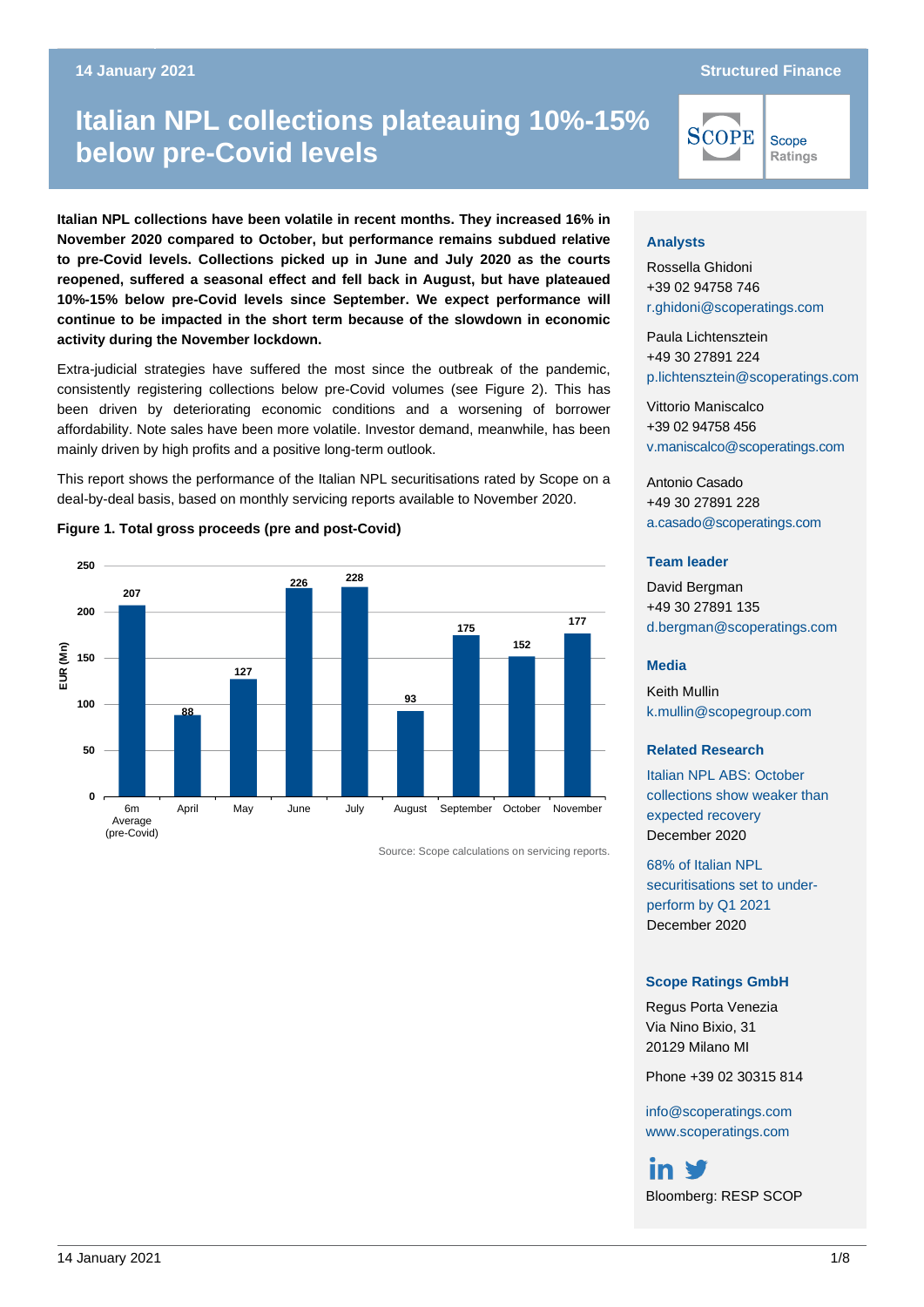# **Italian NPL collections plateauing 10%-15% below pre-Covid levels**

#### **Figure 2. Post-Covid % variation in collection volumes (monthly collections vs. average of six months pre-Covid)**

**April May June July August September October November** 



Source: Scope calculations on servicing reports.

|                                    | $\overline{2}$              | 3                       | 4                            | 5                                | 6                                  | 7                           | 8                             | 9                        | 10                    | 11               |
|------------------------------------|-----------------------------|-------------------------|------------------------------|----------------------------------|------------------------------------|-----------------------------|-------------------------------|--------------------------|-----------------------|------------------|
| Juno 1<br>S.r.I.                   | 4Mori<br>Sardegna<br>S.r.l. | Aqui SPV<br>S.r.l.      | Bari NPL 2.<br>S.r.l.,       | <b>BCC NPLS</b><br>2018 S.r.l.   | <b>BCC NPLS</b><br>20182<br>S.r.l. | Maggese<br>S.r.l.           | Maior                         | 2Worlds<br>S.r.l.        | Red Sea<br>SPV S.r.I. | Juno 2<br>S.r.I. |
| 12                                 | 13                          | 14                      | 15                           | 16                               | 17                                 | 18                          | 19                            | 20                       | 21                    | 22               |
| POP NPL <sub>s</sub><br>2019 Sr.I. | Aragorn NPL<br>2018 Srl     | Leviticus<br>SPV S.r.I. | <b>Riviera NPL</b><br>Srl CF | <b>ELROND</b><br><b>NPL 2017</b> | POP NPLS<br>2018                   | <b>Belvedere</b><br>NPL Srl | <b>Marathon</b><br>SPV S.r.I. | Siena NPL<br>2018 S.r.l. | <b>IBLA</b><br>S.R.L  | Prisma<br>SPV    |

**Figure 3. Total gross proceeds (% variation) – November versus average of 6 months pre-Covid**



**SCOPE**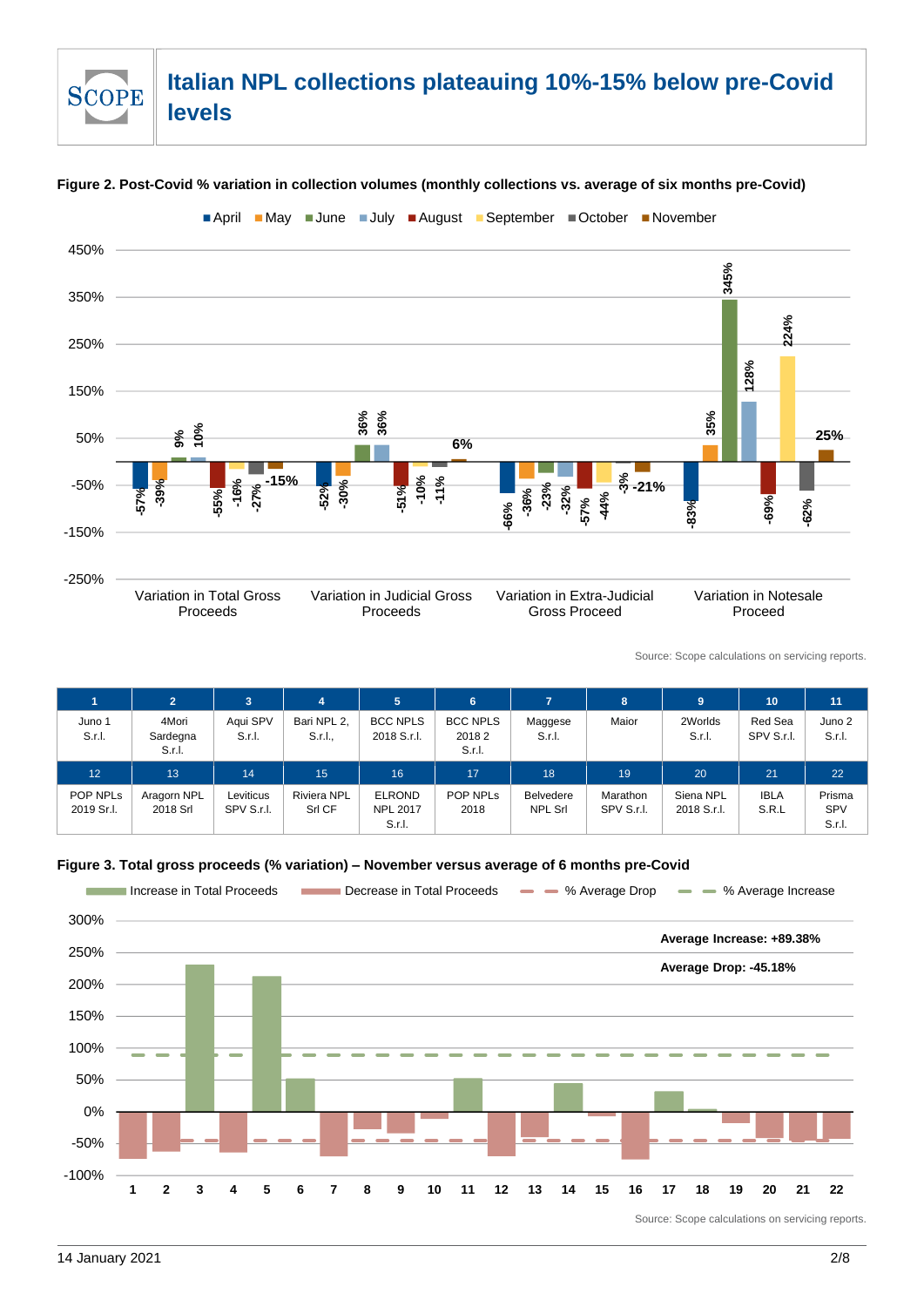### **Italian NPL collections plateauing 10%-15% below pre-Covid SCOPE levels**

#### **Figure 4. Judicial gross proceeds (% variation) – November versus average 6 months pre-Covid**



Source: Scope calculations on servicing reports.

|                  | $\overline{2}$              | 3                  | 4                      | 5                              | 6                                  |                   | 8     | 9                 | 10                    | 11               |
|------------------|-----------------------------|--------------------|------------------------|--------------------------------|------------------------------------|-------------------|-------|-------------------|-----------------------|------------------|
| Juno 1<br>S.r.I. | 4Mori<br>Sardegna<br>S.r.I. | Aqui SPV<br>S.r.I. | Bari NPL 2.<br>S.r.l., | <b>BCC NPLS</b><br>2018 S.r.l. | <b>BCC NPLS</b><br>20182<br>S.r.l. | Maggese<br>S.r.I. | Maior | 2Worlds<br>S.r.l. | Red Sea<br>SPV S.r.I. | Juno 2<br>S.r.l. |
| 12               | 13                          | 14                 |                        |                                |                                    |                   |       |                   |                       |                  |
|                  |                             |                    | 15                     | 16                             | 17                                 | 18                | 19    | 20                | 21                    | 22               |

#### **Figure 5. Extra-judicial proceeds (% variation) – November versus average 6 months pre-Covid**

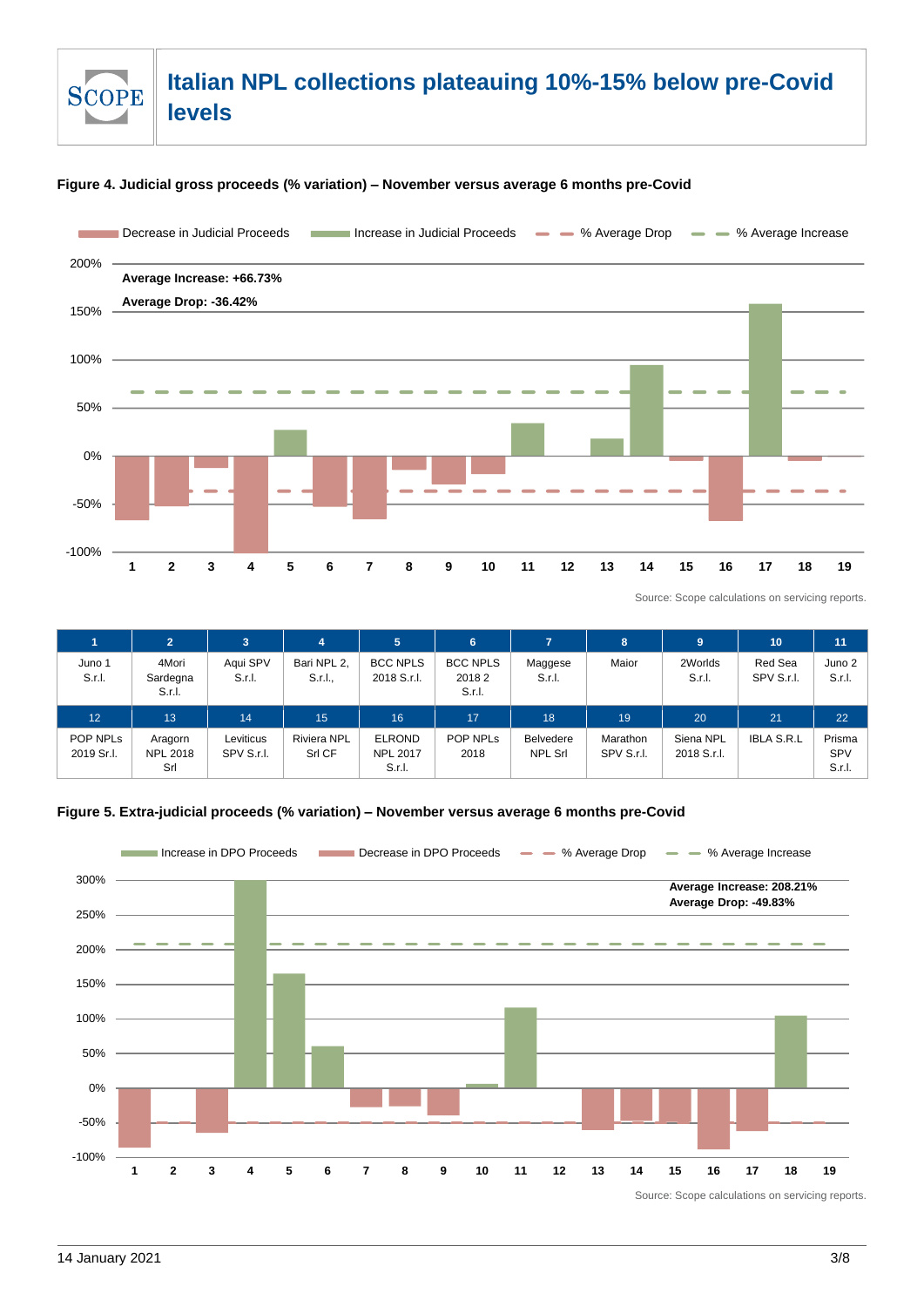

#### **Figure 6. Share of November note sales proceeds in total gross proceeds**

November share of notesales on monthly collections Average share of notesales on monthly collections`(Apr.-Nov.-20)



Source: Scope calculations on servicing reports.

|                                    | $\overline{2}$           | 3                       | 4                            | 5.                               | 6                                |                                    | 8                      | 9                        | 10                    | 11                      |
|------------------------------------|--------------------------|-------------------------|------------------------------|----------------------------------|----------------------------------|------------------------------------|------------------------|--------------------------|-----------------------|-------------------------|
| Juno 1 S.r.l.                      | 4Mori Sardegna<br>S.r.l. | Aqui<br>SPV S.r.I.      | Bari NPL 2,<br>S.r.l.        | <b>BCC NPLS</b><br>2018 S.r.l.   | <b>BCC NPLS</b><br>2018 2 S.r.l. | Maggese<br>S.r.I.                  | Maior                  | 2Worlds<br>S.r.I.        | Red Sea<br>SPV S.r.I. | Juno 2<br>S.r.l.        |
| 12                                 | 13                       | 14                      | 15                           | 16                               | 17                               | 18                                 | 19                     | 20                       | 21                    | 22                      |
| POP NPL <sub>s</sub><br>2019 Sr.I. | Aragorn NPL<br>2018 Srl  | Leviticus<br>SPV S.r.l. | <b>Riviera NPL</b><br>Srl CF | <b>ELROND NPL</b><br>2017 S.r.l. | POP NPLs<br>2018                 | <b>Belvedere</b><br><b>NPL Srl</b> | Marathon<br>SPV S.r.I. | Siena NPL<br>2018 S.r.l. | <b>IBLA S.R.L</b>     | Prisma<br>SPV<br>S.r.l. |



**Figure 7. Share of collections per recovery strategy s**

Source: Scope calculations on servicing reports.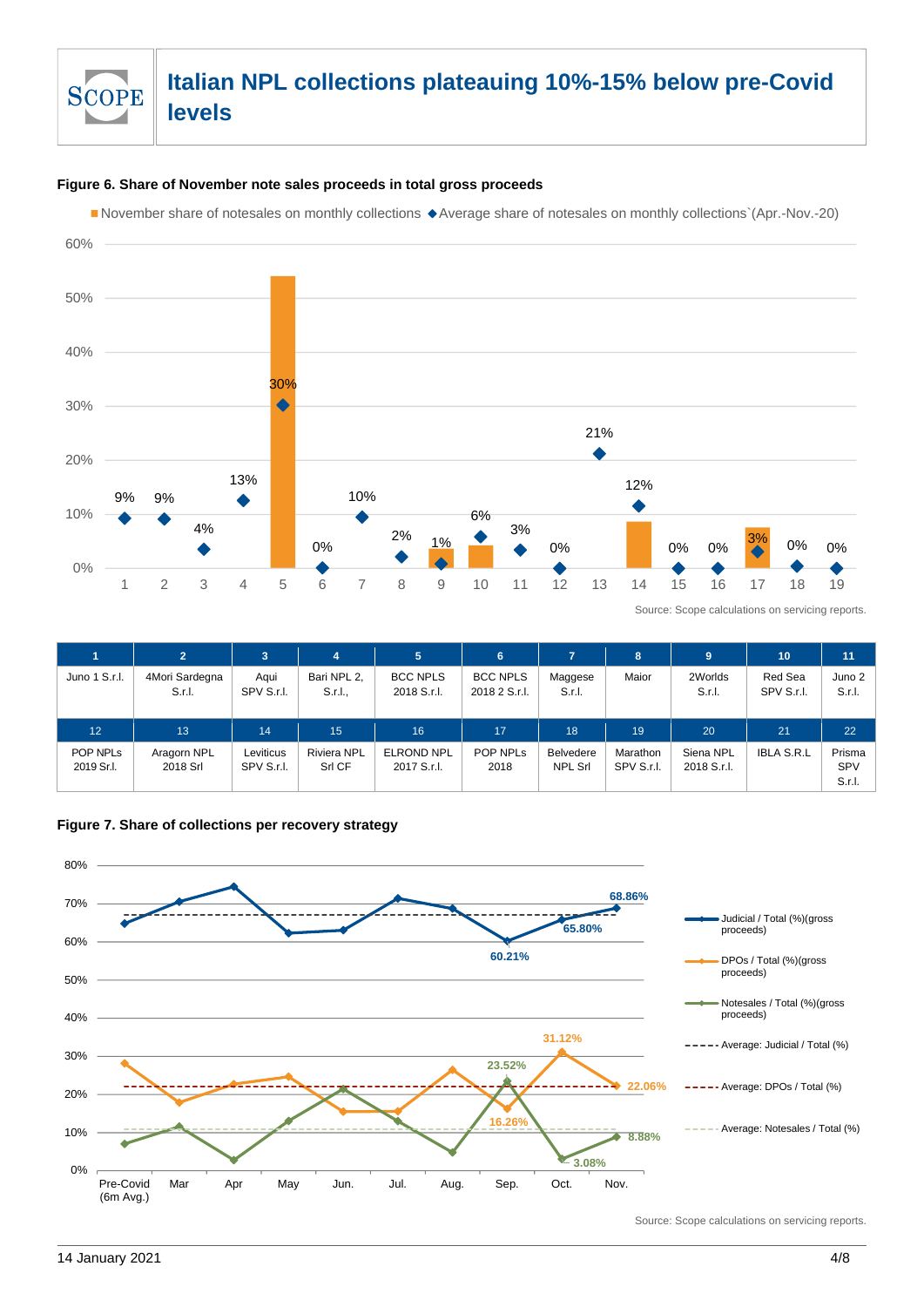

#### **Figure 8. Judicial and extra-judicial proceeds**



Source: Scope calculations on servicing reports.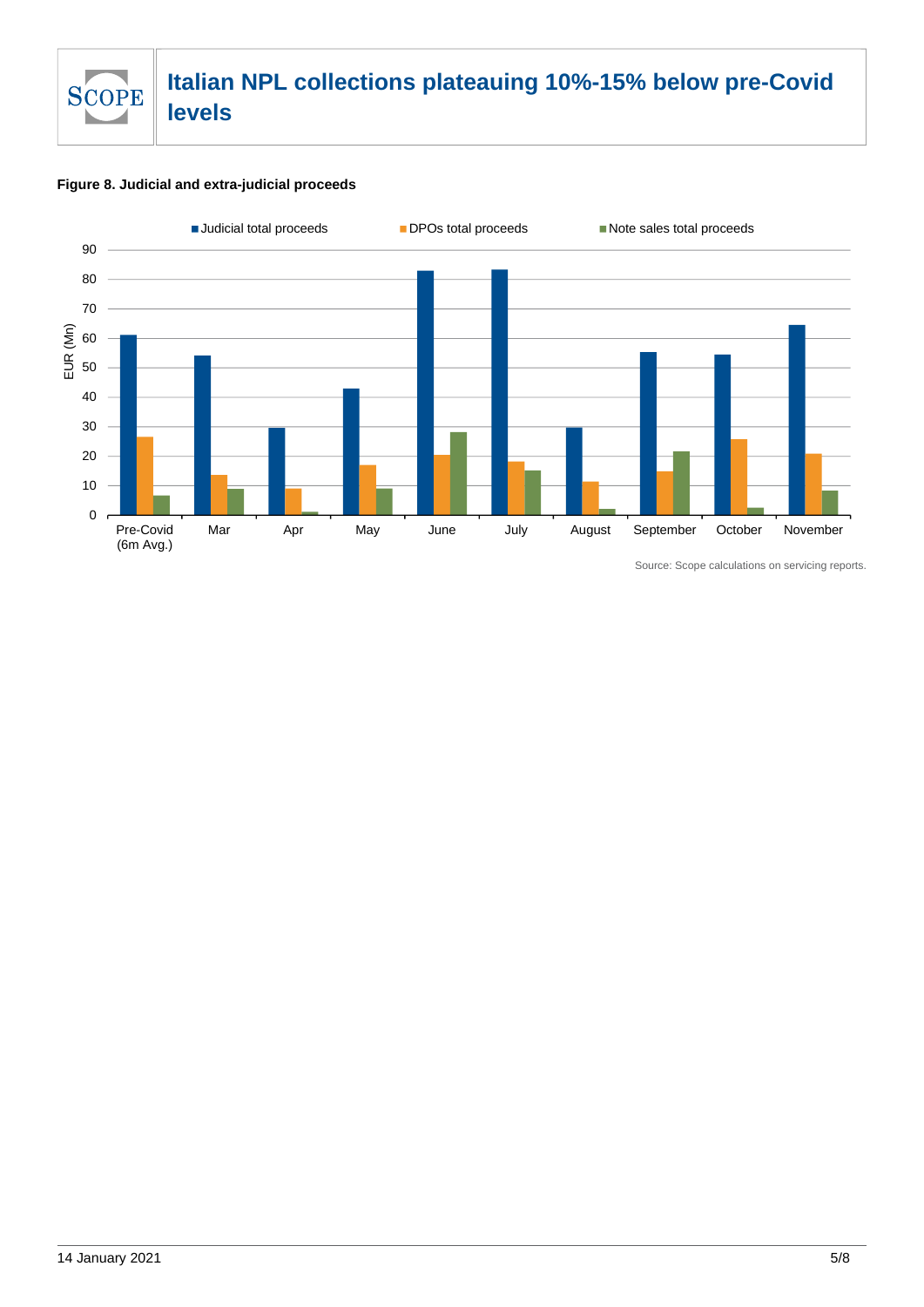

## **Italian NPL collections plateauing 10%-15% below pre-Covid levels**

#### Footnotes:

Figure 1: 6m Average (pre-Covid) refers to the average volumes registered from Sep-19 to Feb-20.

Figure 2: The % variation is computed comparing collections between Apr and Nov with average volumes registered pre-Covid (i.e. the six months from Sep-19 to Feb-20). Based on their closing dates, the average was computed only for the period Dec-19-Feb-20 for transactions nos.19,12 and for the period Oct-19-Feb-20 for transaction no. 22. The variation in total gross proceeds was computed on a set of 22 transactions, while the variation in judicial, extra-judicial and note sale proceeds was computed on a set of 19 transactions (excluding transactions nos. 20, 21, 22), based on the availability of collections per type of recovery strategy.

Figure 3: The variations in total proceeds (%) were computed comparing November collections with average volumes pre-Covid (i.e. the six months from Sep-19 to Feb-20). Based on their closing dates, the average was computed only for the period Dec-19-Feb-20 for transactions nos. 12 and 19. The average drop was computed only considering those transactions with a negative variation, while the average increase was computed only considering transactions with a positive variation.

Figure 4: The chart refers to a sample of 19 transactions out of the 22, since monthly collections by recovery strategy were not available for transactions nos. 20, 21, 22. The variation in judicial proceeds (%) was computed comparing November collections with average pre-Covid volumes (i.e. the six months from Sep-19 to Feb-20). Based on their closing dates, the average was computed only for the period Dec-19-Feb-20 for transactions nos. 12 and 19. The average drop was computed only for transactions showing a negative variation, while the average increase was computed only considering those transactions with a positive variation.

Figure 5: DPO refers to discounted payoff strategies. The chart refers to a sample of 19 transactions out of the 22, since monthly collections by recovery strategy were not available for transactions nos. 20, 21, 22. The decrease and increase in DPO proceeds (%) were computed comparing November collections with average pre-Covid volumes (i.e. the six months from Sep-19 until Feb-20). Based on their closing dates, the average was computed only for the period Dec-19-Feb-20 for transactions nos 12 and 19, The average drop was computed only considering transactions with a negative variation, while the average increase was computed only considering transactions with a positive variation. Transaction no. 19 does not report DPOs as collection type. The increase for transaction n.4 stands at +794%.

Figure 6: The chart refers to a sample of 19 transactions out of the 22, since monthly collections by recovery strategy were not available for transactions nos. 20, 21, 22.

Figure 7: The chart refers to a sample of 19 transactions out of the 22, since monthly collections by recovery strategy were not available for transactions nos. 20, 21, 22. "Pre-Covid (6m Avg.)" refers to the average pre-Covid collections registered from Sep-19 until Feb-20.

Figure 8: The chart refers to a sample of 19 transactions out of the 22, since monthly collections by recovery strategy were not available for transactions nos. 20, 21, 22. "Pre-Covid (6m Avg.)" refers to average pre-Covid collections (Sep-19 until Feb-20).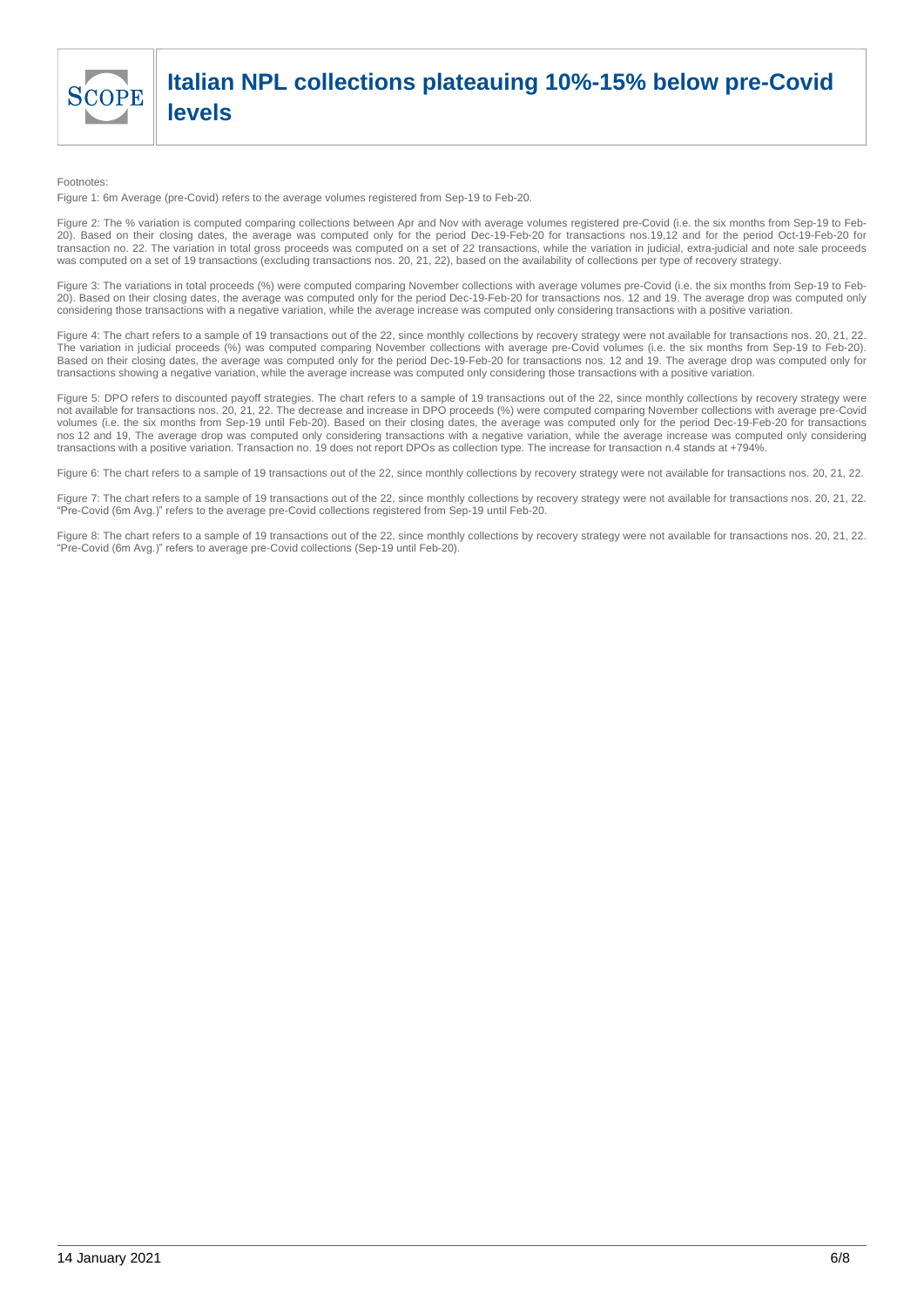

### **I. Appendix – NPL securitisations rated by Scope**

|                                                           |                 |                                                                                                                           |                                                                                                 |                    | <b>Scope class A rating</b> |                | Scope class B rating |                |                        |                      |  |
|-----------------------------------------------------------|-----------------|---------------------------------------------------------------------------------------------------------------------------|-------------------------------------------------------------------------------------------------|--------------------|-----------------------------|----------------|----------------------|----------------|------------------------|----------------------|--|
| Deal name/Link to<br><b>Rating report</b>                 | <b>Issuance</b> | <b>Seller</b>                                                                                                             | Servicer (master and<br>special)                                                                | <b>GBV</b><br>(mn) | At<br>closing               | <b>Current</b> | At<br>closing        | <b>Current</b> | <b>Coupon A/B</b>      | <b>GACS</b><br>(Y/N) |  |
| Elrond NPL 2017 Srl                                       | 17-Jul-17       | Credito Valtellinese SpA, Credito<br>Siciliano SpA                                                                        | Cerved Credit Management<br>SpA, Securitisation Services<br><b>SpA</b>                          | 1,422              | BBB-                        | B+             | B+                   | CCC            | 6mE+0.5%/<br>$6mE+6%$  | Y                    |  |
| Bari NPL 2017 Srl                                         | 17-Dec-17       | Banca Popolare di Bari Scpa,<br>Cassa di Risparmio di Orvieto SpA                                                         | Prelios Credit Servicing SpA                                                                    | 345                | <b>BBB</b>                  | BB-            | B+                   | СC             | 6mE+0.3%/<br>6mE+6%    | Υ                    |  |
|                                                           |                 | GBV of GACS eligible securitisations rated by Scope 2017 (EUR million)                                                    |                                                                                                 | 1,767              |                             |                |                      |                |                        |                      |  |
| Siena NPL 2018 Srl                                        | 18-May-18       | Monte dei Paschi di Siena SpA,<br>MPS Capital Services Banca per<br>le Imprese SpA, MPS Leasing &<br><b>Factoring SpA</b> | Juliet SpA, Italfondiario SpA,<br>Credito Fondiario SpA, Prelios<br><b>Credit Servicing SpA</b> | 24,070             | BBB+                        | BBB+           | Not<br>Rated         | Not<br>Rated   | 3mE+1.5%<br>3mE+8%     | Y                    |  |
| Aragorn NPL 2018 Srl                                      | 18-Jun-18       | Credito Valtellinese SpA, Credito<br>Siciliano SpA                                                                        | Credito Fondiario SpA, Cerved<br>Credit Management SpA                                          | 1,671              | BBB-                        | B+             | В                    | СC             | 6mE+0.5%/<br>$6mE+7%$  | Y                    |  |
| Red Sea SPV Srl                                           | 18-Jun-18       | Banco BPM SpA and Banca<br>Popolare di Milano SpA                                                                         | Prelios Credit Servicing SpA                                                                    | 5,097              | <b>BBB</b>                  | BBB-           | Not<br>Rated         | Not<br>Rated   | 6mE+0.6%<br>$6mE+6%$   | Υ                    |  |
| 4Mori Sardegna Srl                                        | 18-Jun-18       | Banco di Sardegna SpA                                                                                                     | Prelios Credit Servicing SpA                                                                    | 1,045              | А-                          | BBB+           | BB-                  | B              | 6mE+0.9%/<br>6mE+8%    | Y                    |  |
| 2Worlds Srl                                               | 18-Jun-18       | Banco di Desio e della Brianza<br>SpA, Banca Popolare di Spoleto<br>SpA                                                   | Cerved Credit Management<br>SpA, Cerved Master Services<br>SpA                                  | 1,002              | <b>BBB</b>                  | BBB-           | В                    | B-             | 6mE+0.4%<br>6mE+8%     | Υ                    |  |
| BCC NPLS 2018 srl                                         | 18-Jul-18       | 21 co-operative banks co-<br>ordinated by Iccrea SpA and two<br>banks belonging to ICCREA<br>Banca SpA                    | Prelios Credit Servicing SpA                                                                    | 1,046              | BBB-                        | BB-            | B+                   | cc             | 6mE+0.4%<br>$6mE+6%$   | Υ                    |  |
| Juno 1 Srl                                                | 18-Jul-18       | Banca Nazionale del Lavoro SpA                                                                                            | Prelios Credit Servicing SpA                                                                    | 957                | BBB+                        | BBB+           | Not<br>Rated         | Not<br>Rated   | 6mE+0.6%/<br>$6mE+8%$  | Υ                    |  |
| <b>Maggese Srl</b>                                        | 18-Jul-18       | Cassa di Risparmio di Asti SpA,<br>Cassa di Risparmio di Biella e<br>Vercelli-Biverbanca SpA                              | Prelios Credit Servicing SpA                                                                    | 697                | <b>BBB</b>                  | BBB-           | Not<br>Rated         | Not<br>Rated   | 6mE+0.5%/<br>6mE+6%    | Y                    |  |
| <b>Maior SPV Srl</b>                                      | 18-Aug-18       | Unione di Banche Italiane SpA<br>and IW Bank SpA                                                                          | Prelios Credit Servicing SpA                                                                    | 2,749              | <b>BBB</b>                  | <b>BBB</b>     | Not<br>Rated         | Not<br>Rated   | 6mE+0.5%/<br>6mE+6%    | Υ                    |  |
| <b>IBLA Srl</b>                                           | 18-Sep-18       | Banca Agricola Popolare di<br>Ragusa ScpA                                                                                 | Italfondiario SpA                                                                               | 349                | <b>BBB</b>                  | <b>BBB</b>     | B                    | B              | 6mE+0.6%<br>6mE+8%     | Y                    |  |
| <b>AQUI SPV Srl</b>                                       | 18-Nov-18       | BPER Banca SpA, Cassa di<br>Risparmio di Saluzzo SpA and<br>Cassa di Risparmio di Bra SpA                                 | Prelios Credit Servicing SpA                                                                    | 2,082              | BBB-                        | BB+            | Not<br>Rated         | Not<br>Rated   | 6mE+0.5%/<br>6mE+7%    | Υ                    |  |
| POP NPLS 2018 Srl                                         | 18-Nov-18       | 17 banks                                                                                                                  | Cerved Credit Management<br>SpA, Cerved Master Services<br>SpA                                  | 1,578              | <b>BBB</b>                  | BBB-           | B                    | B-             | 6mE+0.3%/<br>6mE+6%    | Y                    |  |
| <b>Riviera NPL Srl</b>                                    | 18-Dec-18       | Banca Carige SpA and Banca del<br>Monte di Lucca SpA                                                                      | Italfondiario SpA, Credito<br>Fondiario SpA                                                     | 964                | BBB-                        | BB+            | B+                   | CCC            | 6mE+0.65%<br>$6mE+7%$  | Υ                    |  |
| <b>BCC NPLS 2018-2 Srl</b>                                | 18-Dec-18       | 73 co-operative banks                                                                                                     | Italfondiario SpA                                                                               | 2,004              | <b>BBB</b>                  | BBB-           | B+                   | В              | 6mE+0.3%/<br>6mE+6%    | Υ                    |  |
| <b>Belvedere SPV Srl</b>                                  | 21-Dec-18       | Gemini SPV Srl, Sirius SPV Srl,<br>Antares SPV Srl, 1702 SPV Srl,<br>Adige SPV Srl                                        | Bayview Italia S.r.l., Prelios<br>Credit Servicing S.p.A.                                       | 2,541              | <b>BBB</b>                  | BB+            | Not<br>Rated         | Not<br>Rated   | 6mE+3.25%/6<br>%       | Ν                    |  |
| GBV of securitisations rated by Scope 2018 (EUR million)  |                 | GBV of GACS eligible securitisations rated by Scope 2018 (EUR million)                                                    |                                                                                                 | 45,311<br>47,852   |                             |                |                      |                |                        |                      |  |
| <b>Leviticus SPV Srl</b>                                  | 19-Feb-19       | Banco BPM SpA                                                                                                             | Credito Fondiario SpA                                                                           | 7,385              | <b>BBB</b>                  | <b>BBB</b>     | Not                  | Not            | 6mE+0.6%               | Y                    |  |
| Juno 2 Srl                                                | 19-Feb-19       | Banca Nazionale del Lavoro SpA                                                                                            | Prelios Credit Servicing SpA                                                                    | 968                | BBB+                        | BBB+           | Rated<br>Not         | Rated<br>Not   | 6mE+8%<br>6mE+0.6%     | Υ                    |  |
| <b>Prisma</b>                                             | 18-Oct-19       | Unicredit SpA                                                                                                             | Italfondiario SpA, doValue SpA                                                                  | 6,057              | BBB+                        | BBB+           | Rated<br>В-          | Rated<br>B-    | 6mE+8%<br>6mE+1.5%     | Υ                    |  |
| <b>Marathon SPV Srl</b>                                   | 05-Dec-19       | Marte SPV Srl, Pinzolo SPV Srl                                                                                            | Hoist Italia Srl, Securitisation                                                                | 5027               | BBB+                        | BBB+           | BB                   | BB             | 6mE+9%<br>1.8%/8%      | Ν                    |  |
|                                                           | 16-Dec-19       |                                                                                                                           | Services SpA                                                                                    | 858                | <b>BBB</b>                  | <b>BBB</b>     | Not                  | Not            | 6mE+0.5%               | Y                    |  |
| <b>Iseo SPV Srl</b>                                       |                 | <b>UBI Banca SpA</b>                                                                                                      | Italfondiario SpA, doValue SpA                                                                  |                    |                             |                | Rated<br>Not         | Rated<br>Not   |                        |                      |  |
| Futura 2019 Srl                                           | 16-Dec-19       | Futura SPV Srl                                                                                                            | Guber Banca SpA                                                                                 | 1,256              | <b>BBB</b>                  | <b>BBB</b>     | Rated                | Rated          | 6mE+0.3%<br>6mE+0.3%/  | Ν                    |  |
| <b>BCC NPLs 2019 S.r.l.</b><br>POP NPLs 2019 S.r.l.       | 19-Dec-19       | 68 banks<br>12 banks                                                                                                      | Italfondiario SpA, doValue SpA<br>Prelios Credit Servicing SpA,                                 | 1,324<br>826.7     | BBB+<br><b>BBB</b>          | BBB+           | в-                   | B-<br>CCC      | 6mE+6.5%<br>6mE+0.3%/  | Y<br>Υ               |  |
|                                                           | 23-Dec-19       |                                                                                                                           | Fire SpA                                                                                        |                    |                             | BBB            | CCC                  |                | 6mE+9.5%               |                      |  |
| GBV of securitisations rated by Scope 2019 (EUR million)  |                 | GBV of GACS-eligible securitisations rated by Scope 2019 (EUR million)                                                    |                                                                                                 | 17,419<br>23,702   |                             |                |                      |                |                        |                      |  |
| Diana SPV Srl                                             | 20-Jun-20       | Banca Popolare di Sondrio SCpA                                                                                            | Prelios Credit Servicing SpA                                                                    | 1,000              | <b>BBB</b>                  | <b>BBB</b>     | Not<br>Rated         | Not<br>Rated   | 6mE+0.5%<br>6mE+9.0%   | Y                    |  |
| Spring SPV Srl                                            | 20-Jun-20       | BPER Banca SpA, Banco di<br>Sardegna SpA, Cassa di<br>Risparmio di Bra SpA                                                | Prelios Credit Servicing SpA                                                                    | 1,377              | <b>BBB</b>                  | BBB            | Not<br>Rated         | Not<br>Rated   | 6mE+0.5%/<br>6mE+9.5%  | Υ                    |  |
| <b>BCC NPLs 2020 S.r.l.</b>                               | 30-Nov-20       | 88 BCCs, Banca Ifis S.p.A., Banca<br>Popolare Valconca S.p.A.                                                             | doValue SpA                                                                                     | 2,347              | <b>BBB</b>                  | <b>BBB</b>     | CC                   | СC             | 6mE+0.25/<br>6mE+8.0%  | Υ                    |  |
| Relais SPV S.r.l.                                         | 11-Dec 20       | Unicredit Leasing S.p.A.                                                                                                  | doValue SpA                                                                                     | 1,583              | <b>BBB</b>                  | <b>BBB</b>     | Not<br>Rated         | Not<br>Rated   | 6mE+1.5%/<br>6mE+9.5%  | Υ                    |  |
| Buonconsiglio 3 S.r.l.                                    | 14-Dec-20       | 38 banks                                                                                                                  | Guber Banca SpA, Zenith<br>Service S.p.A.                                                       | 679                | <b>BBB</b>                  | <b>BBB</b>     | Not<br>Rated         | Not<br>Rated   | 6mE+0.5%/<br>6mE+9.5%  | Y                    |  |
| Sirio NPL S.r.l.                                          | 16-Dec-20       | <b>UBI Banca SpA</b>                                                                                                      | Prelios Credit Servicing SpA                                                                    | 1,228              | <b>BBB</b>                  | <b>BBB</b>     | Not<br>Rated         | Not<br>Rated   | 6mE+0.5%/<br>6mE+9.5%  | Υ                    |  |
| Yoda SPV S.r.l.                                           | 18-Dec-20       | Intesa Sanpaolo SpA                                                                                                       | Intrum Italy SpA, Banca Finint<br>SpA                                                           | 6,033              | <b>BBB</b>                  | BBB            | Not<br>Rated         | Not<br>Rated   | 3mE+0.5%/<br>3mE+9.5   | Υ                    |  |
| POP NPLS 2020 Srl                                         | 23-Dec-20       | 15 banks                                                                                                                  | Credito Fondiario SpA, Fire<br>SpA                                                              | 920                | <b>BBB</b>                  | <b>BBB</b>     | CC                   | CC             | 6mE+0.3%/<br>6mE+12.0% | Υ                    |  |
| <b>Titan SPV Srl</b>                                      | 28-Dec-20       | Alba Leasing SpA, Release SpA,<br>Banco BPM SpA                                                                           | Prelios Credit Servicing SpA                                                                    | 335                | <b>BBB</b>                  | <b>BBB</b>     | Not<br>Rated         | Not<br>Rated   | 6mE+0.5%/<br>6mE+8.0%  | Υ                    |  |
| Summer SPV S.r.l.                                         | 30-Dec-20       | BPER Banca SpA, Banco di<br>Sardegna SpA                                                                                  | Fire SpA                                                                                        | 322                | <b>BBB</b>                  | <b>BBB</b>     | Not<br>Rated         | Not<br>Rated   | 6mE+0.5%/<br>6mE+12.0% | Y                    |  |
|                                                           |                 | GBV of GACS-eligible securitisations rated by Scope 2020 (EUR million)                                                    |                                                                                                 | 15,824             |                             |                |                      |                |                        |                      |  |
| Total GBV of securitisations rated by Scope (EUR million) |                 |                                                                                                                           |                                                                                                 | 89,145             |                             |                |                      |                |                        |                      |  |